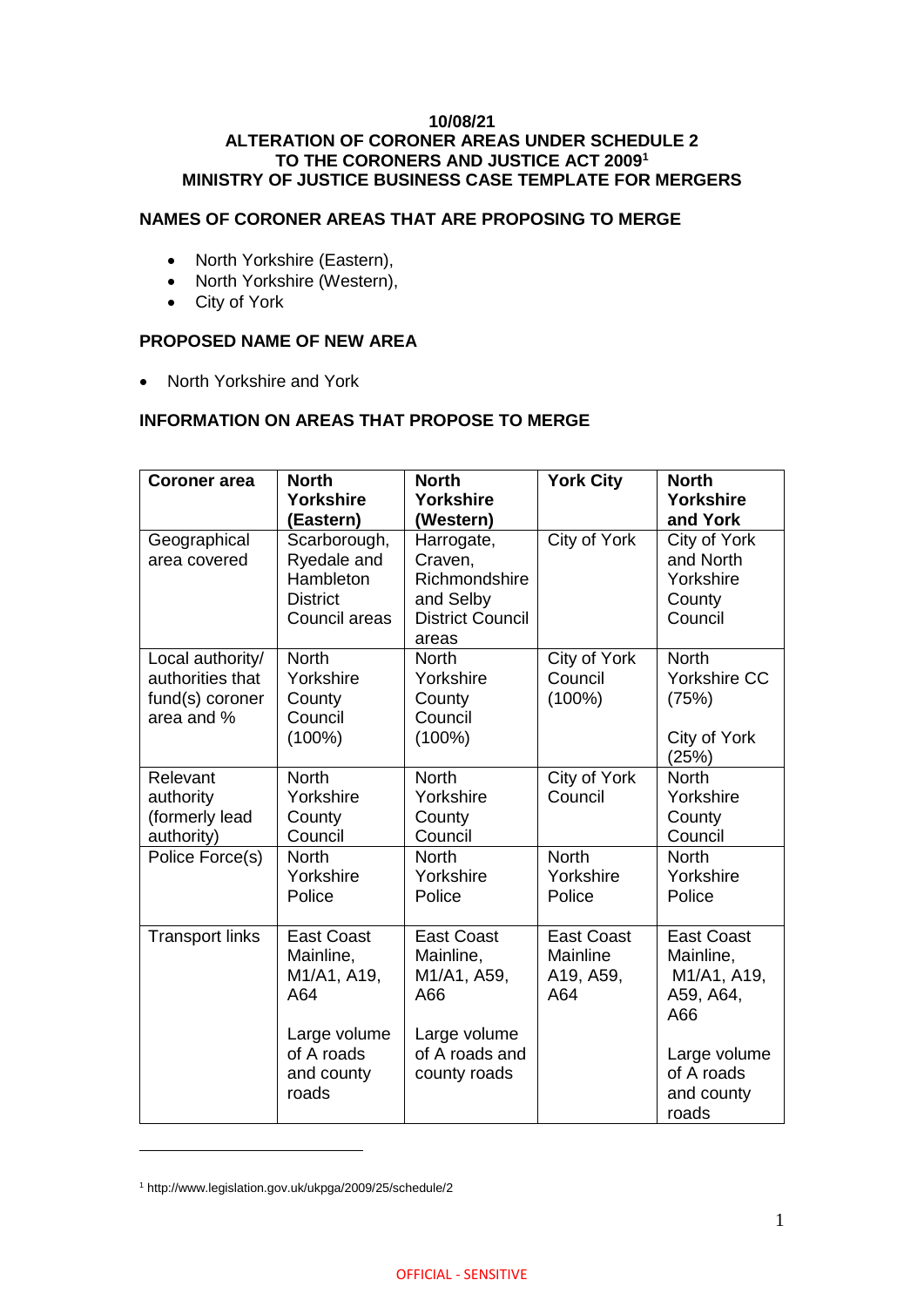| <b>Coroner</b> area                                         | <b>North</b><br><b>Yorkshire</b>                                           | <b>North</b><br><b>Yorkshire</b>                                                                                                                                        | <b>York City</b>                                                         | <b>North</b><br><b>Yorkshire</b>                                                                                                                                                                                                                                        |
|-------------------------------------------------------------|----------------------------------------------------------------------------|-------------------------------------------------------------------------------------------------------------------------------------------------------------------------|--------------------------------------------------------------------------|-------------------------------------------------------------------------------------------------------------------------------------------------------------------------------------------------------------------------------------------------------------------------|
|                                                             | (Eastern)                                                                  | (Western)                                                                                                                                                               |                                                                          | and York                                                                                                                                                                                                                                                                |
| Major hospitals                                             | Friarage<br>Hospital<br>(Northallerton)<br>Scarborough<br>Hospital         | Harrogate<br><b>District</b><br>Hospital<br>Airedale<br>General<br>Hospital<br>(Keighley<br>West<br>Yorkshire but<br>serves the<br>Craven area)                         | <b>York District</b><br>Hospital                                         | Friarage<br>Hospital;<br>Scarborough<br>Hospital;<br>Harrogate<br><b>District</b><br>Hospital;<br><b>York District</b><br>Hospital<br>Airedale<br>General<br>Hospital<br>(Keighley<br>West<br>Yorkshire but<br>serves the<br>Craven area)                               |
| Prisons in area                                             | None                                                                       | None                                                                                                                                                                    | <b>HM Askham</b><br>Grange<br>Prison (open<br>category)                  | <b>HM Askham</b><br>Grange<br>Prison (open<br>category)                                                                                                                                                                                                                 |
| Other state<br>detention<br>facilities                      | None                                                                       | None                                                                                                                                                                    | None                                                                     | None                                                                                                                                                                                                                                                                    |
| Courtrooms/<br>inquest venues                               | <b>County Hall</b><br>Northallerton;<br>ad-hoc<br>venues in<br>Scarborough | <b>Skipton</b><br>Magistrates'<br>Court,<br>Harrogate<br>Magistrates'<br>Court.<br><b>Selby District</b><br>Council (Civic<br>Centre);<br>ad-hoc venues<br>as necessary | <b>New</b><br>Earswick<br>Folk Hall;<br>ad hoc<br>venues as<br>necessary | <b>County Hall</b><br>Northallerton;<br>ad-hoc<br>venues in<br>Scarborough;<br>Skipton and<br>Harrogate<br>Magistrates'<br>Courts; Selby<br><b>District</b><br>Council (Civic<br>Centre)<br><b>New Earswick</b><br><b>Folk Hall</b><br>ad-hoc<br>venues as<br>necessary |
| Office/staff<br>accommodation<br>- location and<br>capacity | Library HQ,<br>Northallerton<br>1 FTE Admin<br>support                     | Library HQ,<br>Northallerton-<br>1 FTE Admin<br>support                                                                                                                 | Moved to<br>Northallerton<br>1 FTE Admin<br>support                      | Library HQ<br>Northallerton-<br>To move to 3<br>Racecourse                                                                                                                                                                                                              |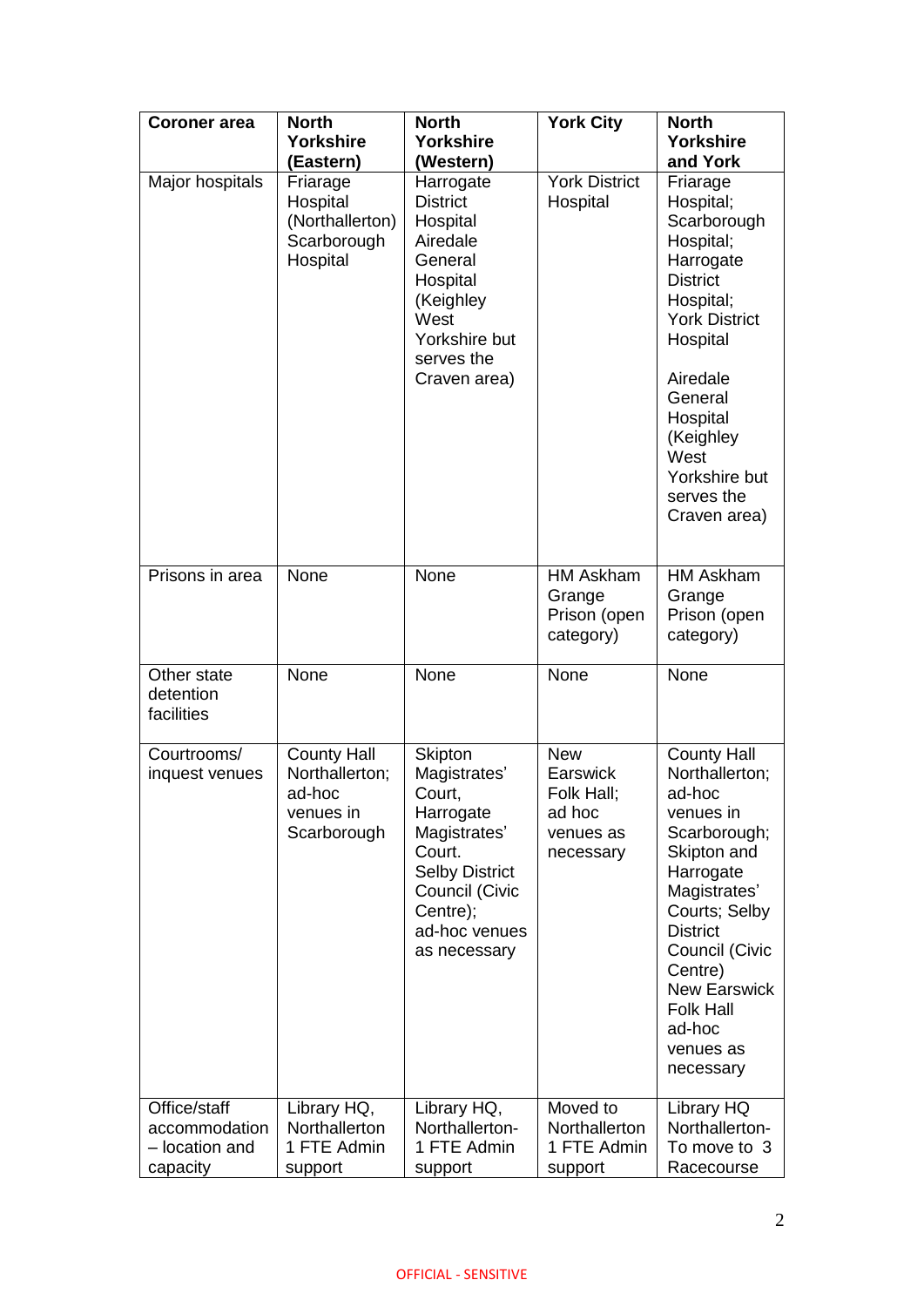| <b>Coroner</b> area                                                                | <b>North</b>                                                | <b>North</b>                                    | <b>York City</b>                                | <b>North</b>                                                     |
|------------------------------------------------------------------------------------|-------------------------------------------------------------|-------------------------------------------------|-------------------------------------------------|------------------------------------------------------------------|
|                                                                                    | <b>Yorkshire</b>                                            | <b>Yorkshire</b>                                |                                                 | <b>Yorkshire</b>                                                 |
|                                                                                    | (Eastern)                                                   | (Western)                                       |                                                 | and York                                                         |
|                                                                                    |                                                             |                                                 |                                                 | Lane,<br>Northallerton<br>by<br>30/09/2021<br>3 Admin<br>Support |
| Employer of<br>coroner's<br>officers                                               | <b>North</b><br>Yorkshire<br>Police                         | <b>North</b><br>Yorkshire<br>Police             | <b>North</b><br>Yorkshire<br>Police             | <b>North</b><br>Yorkshire<br>Police                              |
| Name of senior<br>coroner                                                          | Jonathan<br>Heath (from<br>1 <sup>st</sup> October<br>2020) | Jonathan<br>Heath (from<br>1st October<br>2020) | Jonathan<br>Heath (from<br>1st October<br>2020) | Jonathan<br>Heath (from<br>1st October<br>2020)                  |
| Number of area<br>coroners                                                         | Nil                                                         | Nil                                             | Nil                                             | 1                                                                |
| Number of<br>assistant<br>coroners<br>See Note 1<br>below                          | $\overline{7}$                                              | $\overline{7}$                                  | $\overline{7}$                                  | $\overline{7}$                                                   |
| Number of<br>coroner's<br>officers                                                 | 3                                                           | 3                                               | $\overline{2}$                                  | 8 (already<br>shared)                                            |
| Number of<br>administrative<br>support staff                                       | 1                                                           | $\mathbf{1}$                                    | 1                                               | 3                                                                |
| Number of<br>deaths reported<br>in the previous<br>calendar year                   | 2020-603                                                    | 2020-652                                        | 2020-565                                        | 2020-1820                                                        |
| Inquests<br>opened in the<br>previous<br>calendar year                             | 2020-114                                                    | 2020-130                                        | 2020-118                                        | 2020-362                                                         |
| Inquests<br>concluded in<br>the previous<br>calendar year                          | 2020-123                                                    | 2020-118                                        | 2020-133                                        | 2020-374                                                         |
| Post mortem<br>rate as % of<br>reported deaths<br>in the previous<br>calendar year | 2020-63%                                                    | 2020-45%                                        | 2020-46%                                        | 2020-51%                                                         |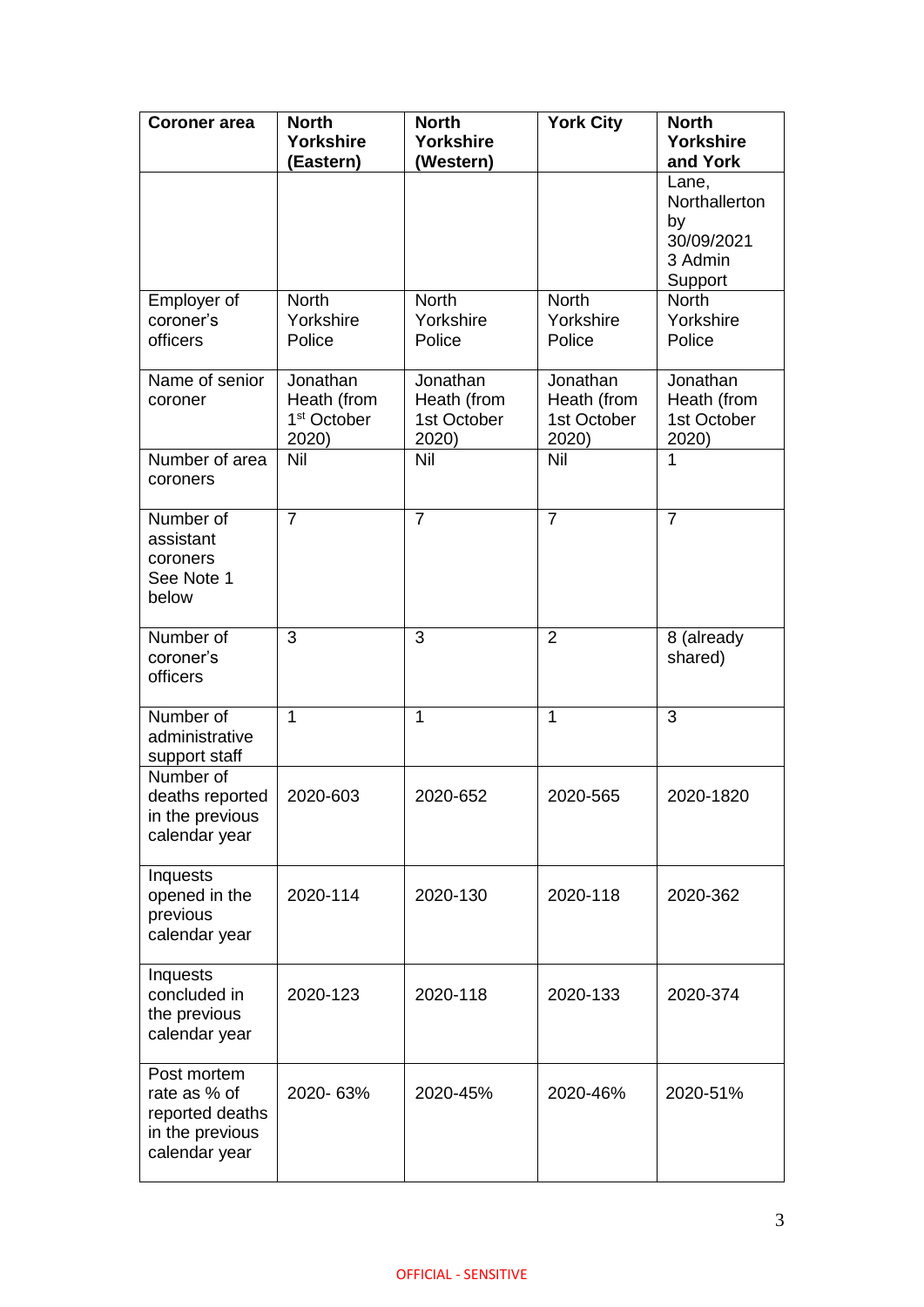Note 1: Assistant coroners hold appointments across all three existing coroner areas. Therefore, they will appear in the columns under each existing jurisdiction

# **INTRODUCTION**

Following the appointment of a joint senior coroner across all three areas, we seek to formalise the new joint working arrangements by formally merging the coroner areas. This will:

- 1. Improve the service to bereaved families;
- 2. Provide a more cost-effective, consistent and streamlined service to meet the needs of bereaved families without adversely impacting on quality;
- 3. Accord with national policy and guidance in the context of a move towards larger coronial areas.

The merger will have a positive impact on service delivery and will focus on improving services to bereaved families, whilst retaining high quality and consistent services for local people across the three jurisdictions.

The areas already work closely together, sharing premises, an ICT system and coroner's officers. All coroners (senior and assistant) are already appointed to all three existing areas. The administrative support is shared and has common work procedures.

The overall objective is to facilitate an efficient, sensitive, timely and local coroner service for the residents of and visitors to York and North Yorkshire while minimising financial risk.

## **SENIOR CORONER APPOINTMENT**

Appendix A illustrates the current coroner areas.

Jonathan Heath was appointed on 1st October 2020 as senior coroner for all three areas and this appointment is in contemplation of the merger. Jonathan Heath will be nominated as the senior coroner for the new coroner area.

All coroners (senior and assistant) are aware of the proposal for a merger and have previously contributed comments on this proposal and recognise its rationale. Engagement with the senior coroner for North Yorkshire and York has taken place throughout and he fully supports this proposal.

The recommendation is for the existing coroner areas to be merged into a single area with a full time senior coroner supported by a part-time area coroner and sessional assistant coroners.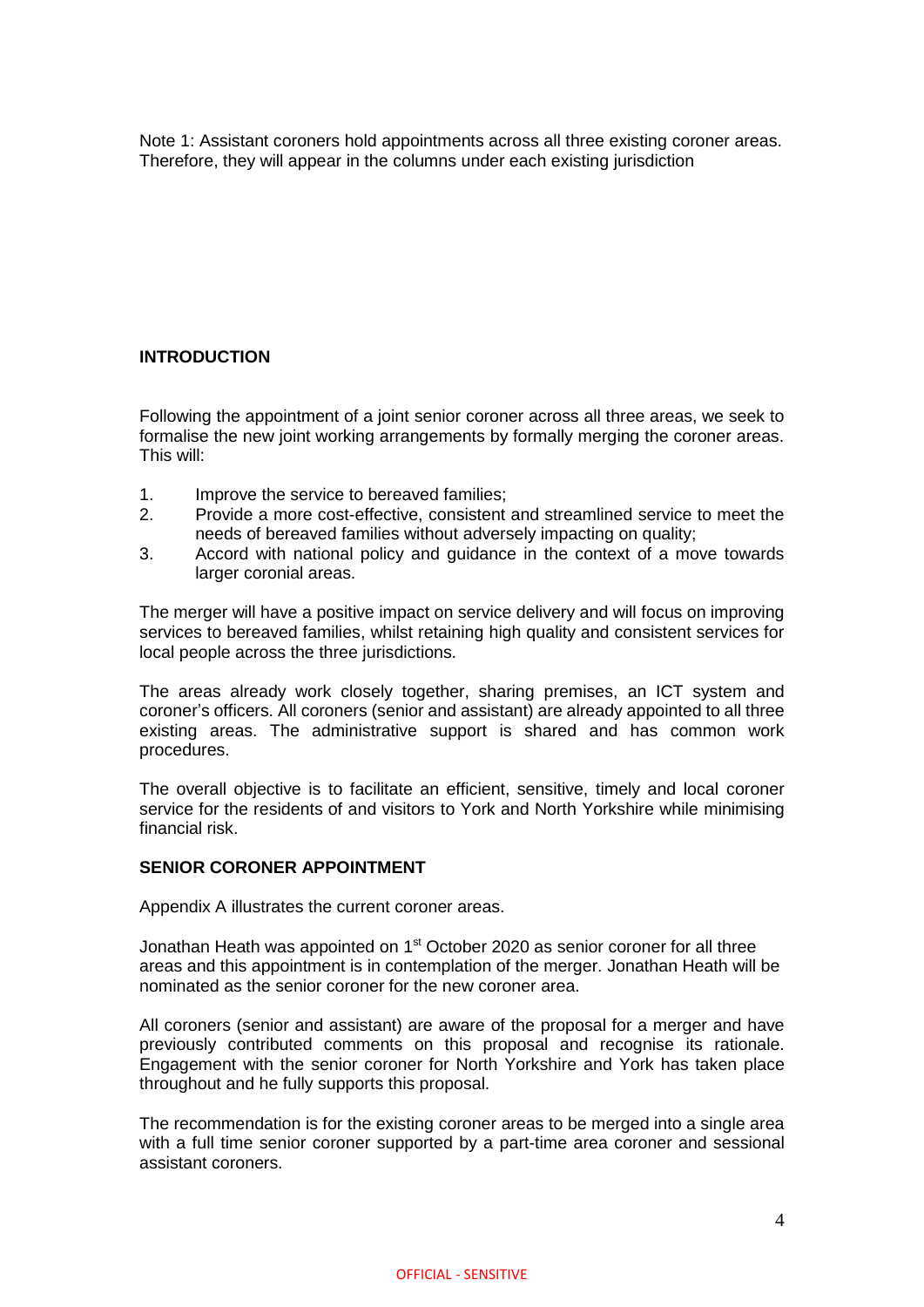There would then be the recruitment of a new area coroner for the merged area. This appointment will be recruited to by open competition.

The option to merge coroner areas is in line with the national policy position and is the model now in operation in a number of comparator areas. It would be the preferred option for the Chief Coroner and Ministry of Justice.

This is detailed in the:

- Chief Coroner's Draft Guidance 'A Model Coroner Area';
- Chief Coroner's Guidance No. 14 'Mergers of Coroner Areas'; and
- Chief Coroner's Guidance No. 6 'The Appointment of Coroners'.

The merger must be agreed by the Lord Chancellor.

Assistant coroner appointments

Any assistant coroners in post at the time of amalgamation would be re-appointed to the new amalgamated area.

### **IMPACT OF PROPOSED MERGER ON SERVICE DELIVERY**

Over the last seven years, the level of referrals to the coroners has varied; the higher number of deaths in 2015 and 2016 followed the national trend. A summary for the three areas combined is below and more detail is given in Appendix D.

|                               | 2014  | 2015  | 2016  | 2017  | 2018  | 2019  | 2020 |
|-------------------------------|-------|-------|-------|-------|-------|-------|------|
| <b>Deaths</b>                 | 3,003 | 3,363 | 3,437 | 3,077 | 2,156 | 2,100 | 1820 |
| <b>Post</b><br><b>Mortems</b> | 1,185 | 1,183 | 1,153 | 1,250 | 1,199 | 1,169 | 932  |
| <b>Inquests</b><br>opened     | 340   | 529   | 647   | 398   | 325   | 417   | 362  |
| <b>Inquests</b><br>concluded  | 360   | 611   | 654   | 462   | 384   | 375   | 374  |

(Figures taken from the Ministry of Justice published statistics) From 2017, those deceased who were under a Deprivation of Liberty order no longer need to be referred to the senior coroner for this reason alone.

Considerable effort has been put into ensuring that only relevant cases are referred to the coroner and this has led to a reduction in the overall number of cases - previously a number of deaths that should not have been referred to the coroner were included in the total number of deaths. The percentage of post mortems as a percentage of the deaths reported has increased in consequence. This has led to a concentration of the workload to those more complex cases which in turn has increased the number of inquests and in particular the length of time taken to complete the more complicated inquests.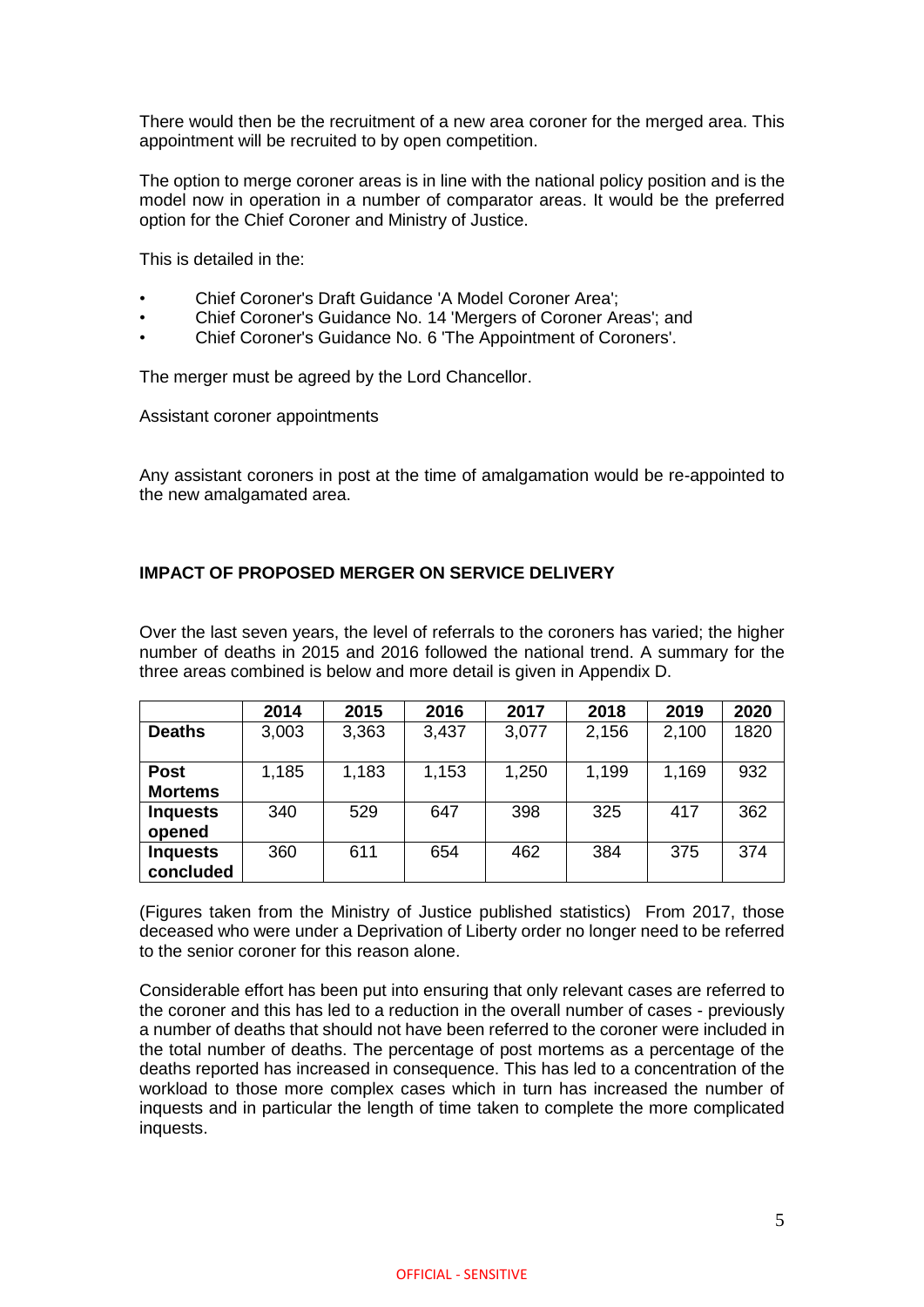Consideration has been given to the impact of a merger on bereaved families in a large county like North Yorkshire. It should be noted that recent successful mergers of coroner areas covering large geographical areas include Norfolk (2010) and Peterborough with two Cambridgeshire areas (2015); East and West Somerset have also recently merged (2016) as well as Lincolnshire (2018) and Hampshire (2020). These amalgamations have improved local service provision and generated financial savings. An Equality Impact Assessment is at Annex E.

The move to a single coroner area and office does not mean that relatives will have to travel to one single place for an inquest; inquests can and will continue to be held across the county as they are currently. Locations for current inquests include Scarborough, Skipton, Harrogate, Northallerton, Selby and York. A dedicated courtroom for the use of the coroner is now permanently available in Northallerton. This has addressed an increasing problem with the availability of suitable venues. It would also improve the efficiency and timeliness of inquests. It is recognised that inquests will still need to be held in other towns depending on the wishes and location of the bereaved relatives. Their views will always be sought before a decision is taken on a venue.

Similarly, post-mortems will be undertaken in the same hospitals as they are now. This is subject to the continuing availability of both the facilities and pathologists to undertake post-mortems.

The councils are committed to improving the service provided to bereaved families in North Yorkshire and York alongside providing a more cost-effective service.

The move to one single coroner area will bring with it positive benefits and opportunities for harmonisation, co-location, standardised working practices, more streamlined workflow, with the ultimate benefit being an improvement in timescales. This will enhance the service to bereaved families and those supporting them. More detailed reasons are stated throughout this document.

The administrative support for the three coronial areas has already been brought together in one location, Northallerton. This means an office that is staffed during normal Monday- Friday working hours.

The main advantages and disadvantages are:

#### Advantages

- It is not expected that the merger in itself will generate significant savings, therefore none are predicted. However, it is expected there will be efficiency savings that will generate cashable savings e.g. better utilisation of court time, reduced admin overtime payments. These are difficult to quantify.
- It will reduce financial risk for both councils
- Standardised systems and processes across the whole county creating greater consistency
- Improved service to bereaved families
- More accessible / consistent service for associated organisations and individuals e.g. undertakers and pathologists
- An area coroner would be a dedicated 'deputy' to cover service requirements and would also improve business continuity and resilience for the area
- Known and better predictable staffing budget with the reduction of payments to assistant coroners to cover peaks in workload.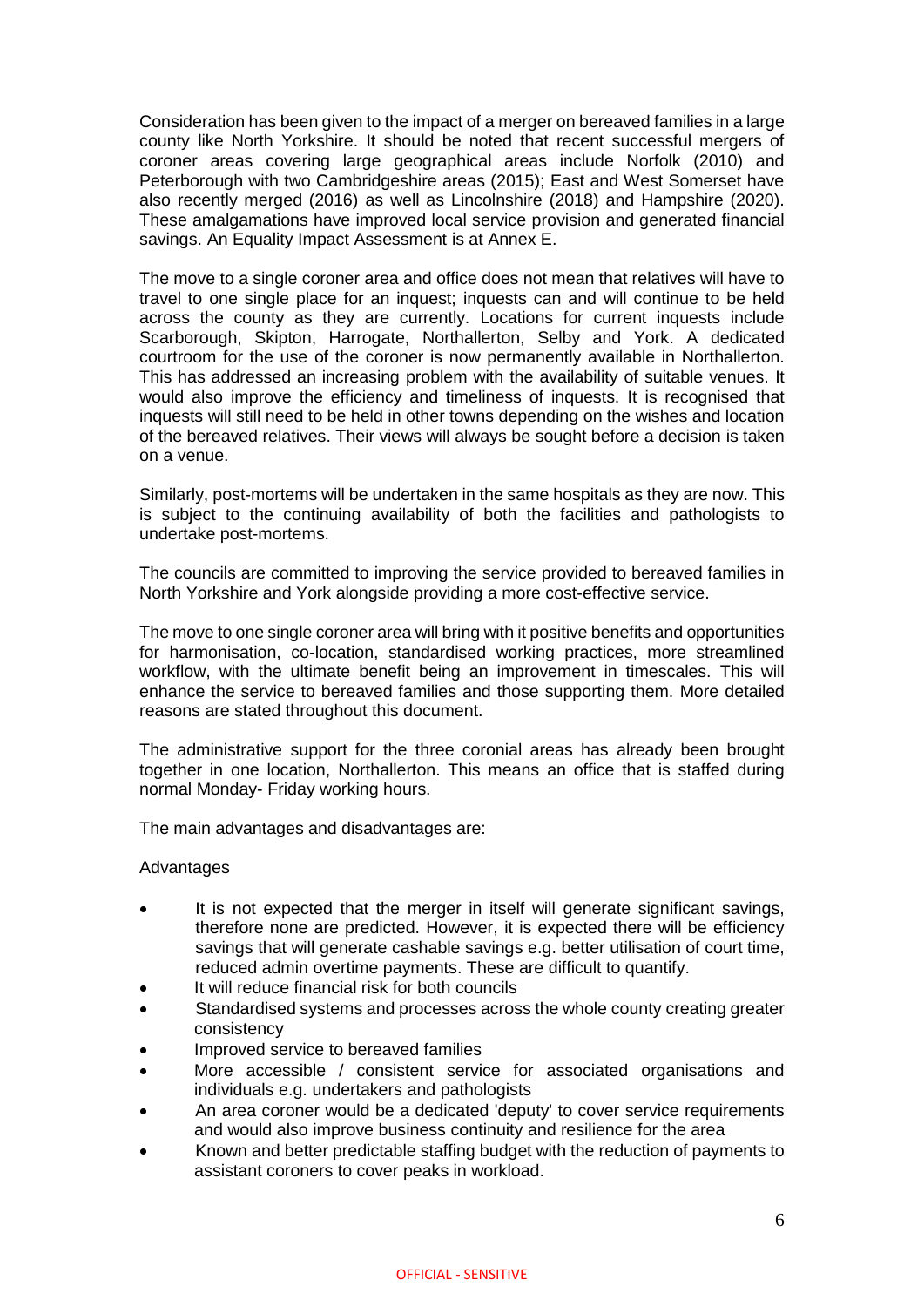#### **Disadvantages**

• The introduction of medical examiners may also impact on caseload

Statistics published by the Ministry of Justice indicate some families have an above average time in waiting for an inquest conclusion (Appendix D). This would be alleviated through the dedicated courtroom resource.

North Yorkshire County Council has agreed to be lead authority for the fully merged service. North Yorkshire County Council and the City of York Council will sign a formal Service Level Agreement that documents the financial agreement on how costs are shared, the governance structure and how the new arrangements will be managed. The lead authority will manage the expenditure on behalf of both authorities.

# **IMPACT OF MERGER ON THOSE WORKING IN / WITH THE SERVICE**

The impact of the merger on the following groups of individuals is detailed below:

**Coroners** – The existing three coroner areas would be merged into a single area with a full time senior coroner supported by a part-time area coroner and sessional assistant coroners. This option is in line with the national direction of travel; it is the model now in operation in a number of comparator areas; and would be the preferred option for the Chief Coroner and Ministry of Justice.

**Assistant coroners** have been consulted and kept up to date with developments. They will be offered an appointment to the new area upon amalgamation. All are currently being offered work. Assistant coroners often hold another assistant coroner position so can easily reach the recommended minimum of 15 days. Any other assistant coroner will have their workload monitored to ensure they are offered the recommended minimum of 15 days.

**Coroner's service managers** are employed by North Yorkshire County Council and the City of York Council (both as part of a wider role) and have been working on overarching service management and development. One manager from the lead authority will be appointed to manage the joint service.

**Coroner's officers** are employed by North Yorkshire Police. Regular meetings are held to provide increased support to the coroners and better resilience.

There are no anticipated changes to office locality for the coroner's officers, recognising the geographical challenges of a large county. This will be reviewed regularly to meet service needs and the availability of appropriate accommodation yet retaining the localised response where appropriate. Equality of workload distribution can be more actively supported by working as one team. The new shared ICT system has enabled closer working and communication with colleagues across the team.

There were previously two administrative offices in York and Northallerton. These have already been amalgamated into one location in Northallerton.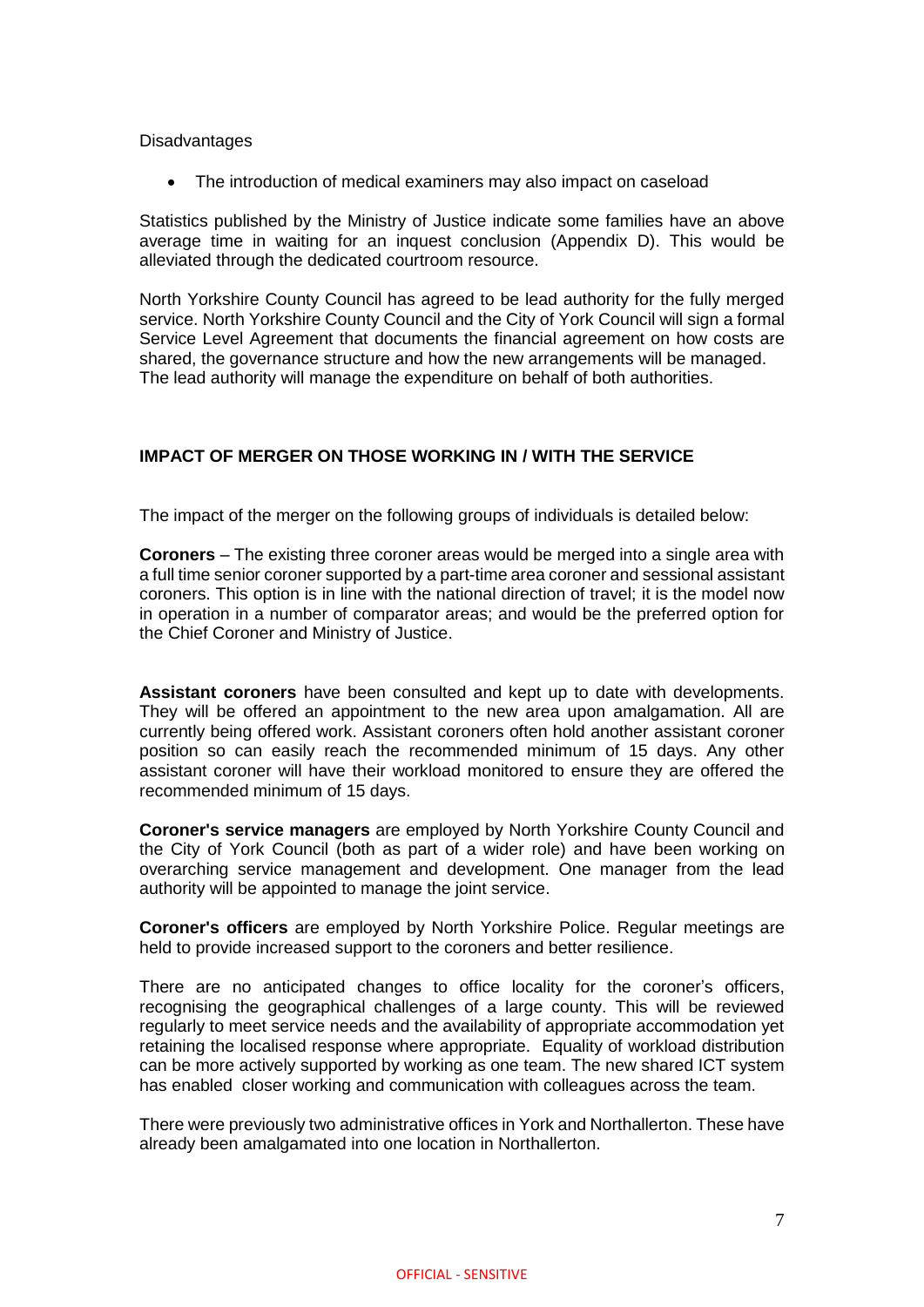**Support Staff** were previously employed by North Yorkshire County Council and the City of York Council and were managed by two different managers. Currently, one authority, North Yorkshire County Council, manages them so the same policies and standards have been adopted, as the old policies reflected the current (and historic) working styles of the three previous senior coroners. Greater centralisation of work (both physical and/or virtually) will increase standardisation, job satisfaction and service resilience as well as providing greater opportunities for experience.

Most contact with the coroner office now is by telephone or email. This reflects that much of the contact to the administrative office is not by bereaved relatives but by other organisations (e.g. undertakers) or professionals (e.g. pathologists). If relatives do contact the office, it is by telephone.

Greater resilience and workload capacity will be achieved working as a 'virtual' team. Already, the service across North Yorkshire and the York have access to a common ICT system (WPC) which was jointly procured and implemented in November 2019.

There are no staff subject to TUPE as North Yorkshire County Council now employs directly all the administrative staff.

**Pathologists** – no changes are anticipated to the post mortem and mortuary arrangements that are currently in place. It is unclear whether the rate of post mortems will decrease or increase and this will depend on the judicial decision making of the coroner. There would be no change to the post mortem or mortuary location as a result of this merger.

It is not possible to estimate the impact of a medical examiners service on the work of the coroner service. This issue will be kept under review.

**Coroners' Courts Support Service** - an established team of volunteers, are already working across all three coroner areas, and have been providing support to families since June 2016. They will be kept informed of developments and there are no anticipated issues for them. It should be easier for them to liaise with only one service rather than three coroner services in relation to inquest dates and venues.

**Funeral directors** - are a key partner, however there are no anticipated issues and they will be kept informed of developments.

The impact on other key stakeholders would be minimal.

#### **RESOURCE IMPLICATIONS OF MERGER**

The impact of the merger on resources can be found in Annex A.

In summary:

- Salary costs will be broadly neutral with the appointment of a full time senior coroner and part-time area coroner;
- No impact on post mortem costs;
- No impact on body removal costs;
- No impact on toxicology costs:
- No impact on assistant coroner daily fees/costs in North Yorkshire as these are slightly higher than City of York. The fees paid will be harmonised at the (higher) North Yorkshire level;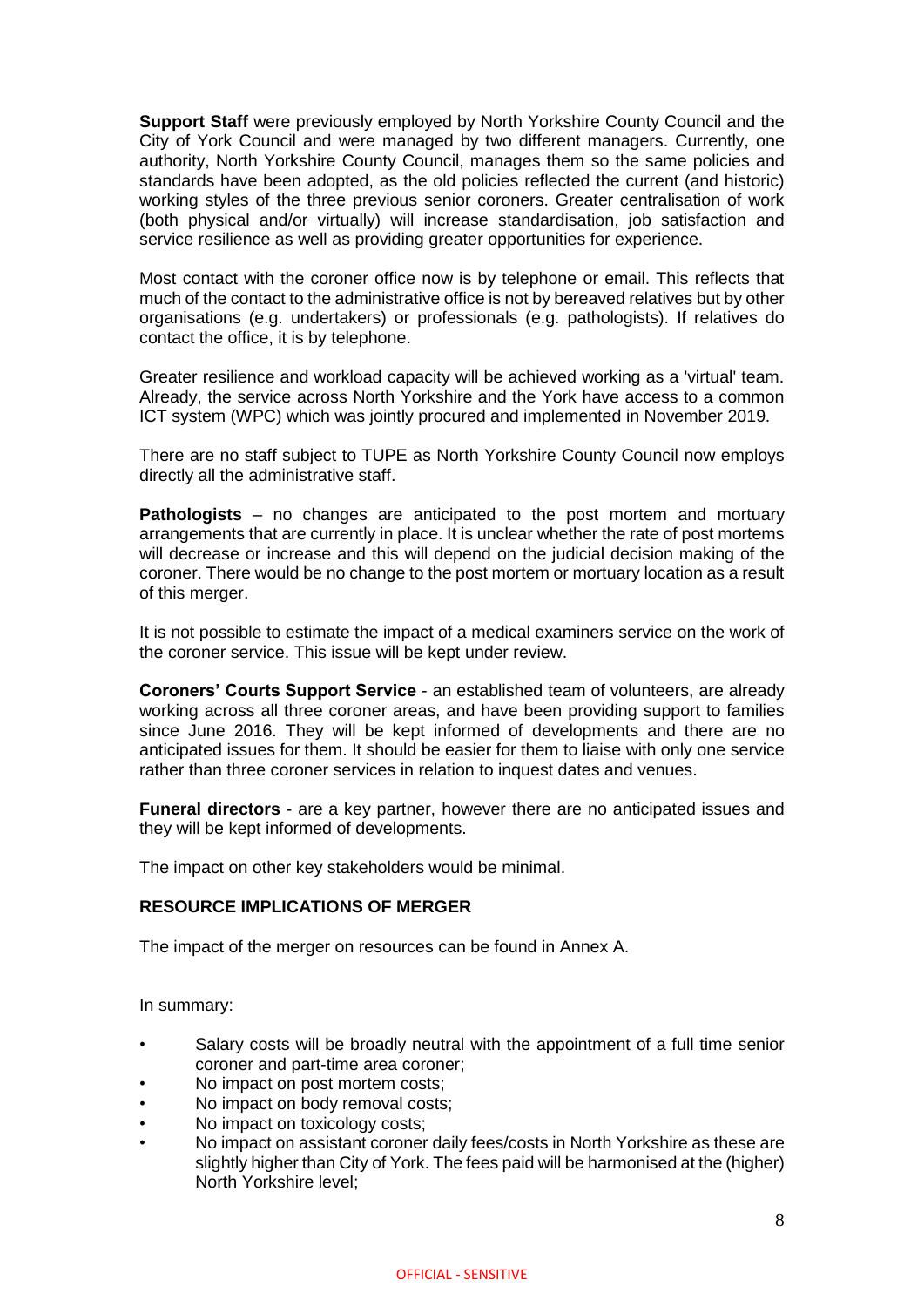- No change to the number of assistant coroners although workload in excess of the Chief Coroner's recommended 15 days is likely to be minimised with the appointment of an area coroner;
- $\cdot$  IT no impact on costs;
- Improved ways of working and harmonisation of processes will improve timescales, reduce costs, and result in efficiency savings across the service.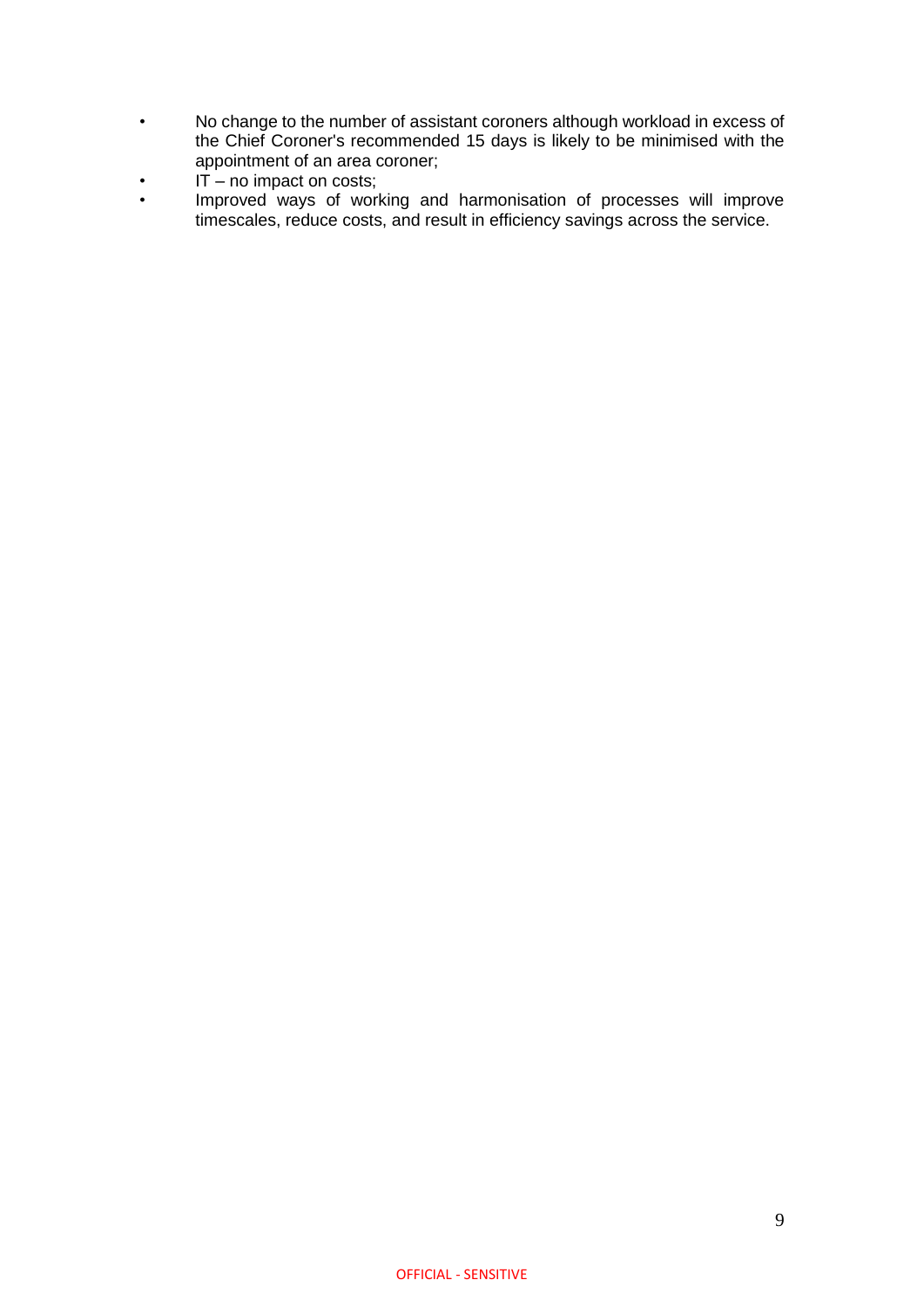### **LEGAL IMPLICATIONS**

No legal issues are anticipated except for the formal statutory instrument to bring the merger into legal effect.

A decision that a full Equalities Impact assessment is not required is at Appendix E.

A Data Protection Impact Assessment is at Annex F.

The coroner service responds to all deaths within its jurisdiction regardless of protected characteristics and the service is sensitive to differences in culture associated in particular with differences of race or religion and belief. Certain groups with a protected characteristic could be expected to be disadvantaged if families were expected to travel further to attend inquests. This would be especially true for older people or people with a disability. However, inquests will continue to be delivered locally wherever possible and desirable and individuals should not see any change in the service as a result of the change in jurisdictions.

Out of hours access to the coroner service is currently provided via the 999/101 service within North Yorkshire Police. There are no anticipated changes to this, although it will be a requirement for the senior coroner, and in their absence the area/assistant coroner, to be available.

### **VIEWS OF THOSE AFFECTED BY MERGER**

The proposed merger of the coroner areas has been considered by both North Yorkshire County Council and the City of York Council in January 2019. Both Councils agreed to enter formal negotiations with the aim of submitting a formal business case to the Ministry of Justice.

Both authorities subsequently formally agreed to submit this business case to the Ministry of Justice and Chief Coroner. North Yorkshire agreed on the 29<sup>th</sup> April 2021 and City of York on *(insert date when agreed).*

Other key stakeholders have been informed of developments. This will be further supported by correspondence and where appropriate face-to-face meetings. This business case will form part of formal consultation exercise by the Ministry of Justice on behalf of the Lord Chancellor.

No other local authorities are impacted by the proposed merger.

One senior coroner, one Lead Authority and one Police Force will aid communications and provide a consistent approach across the county and improve service provision.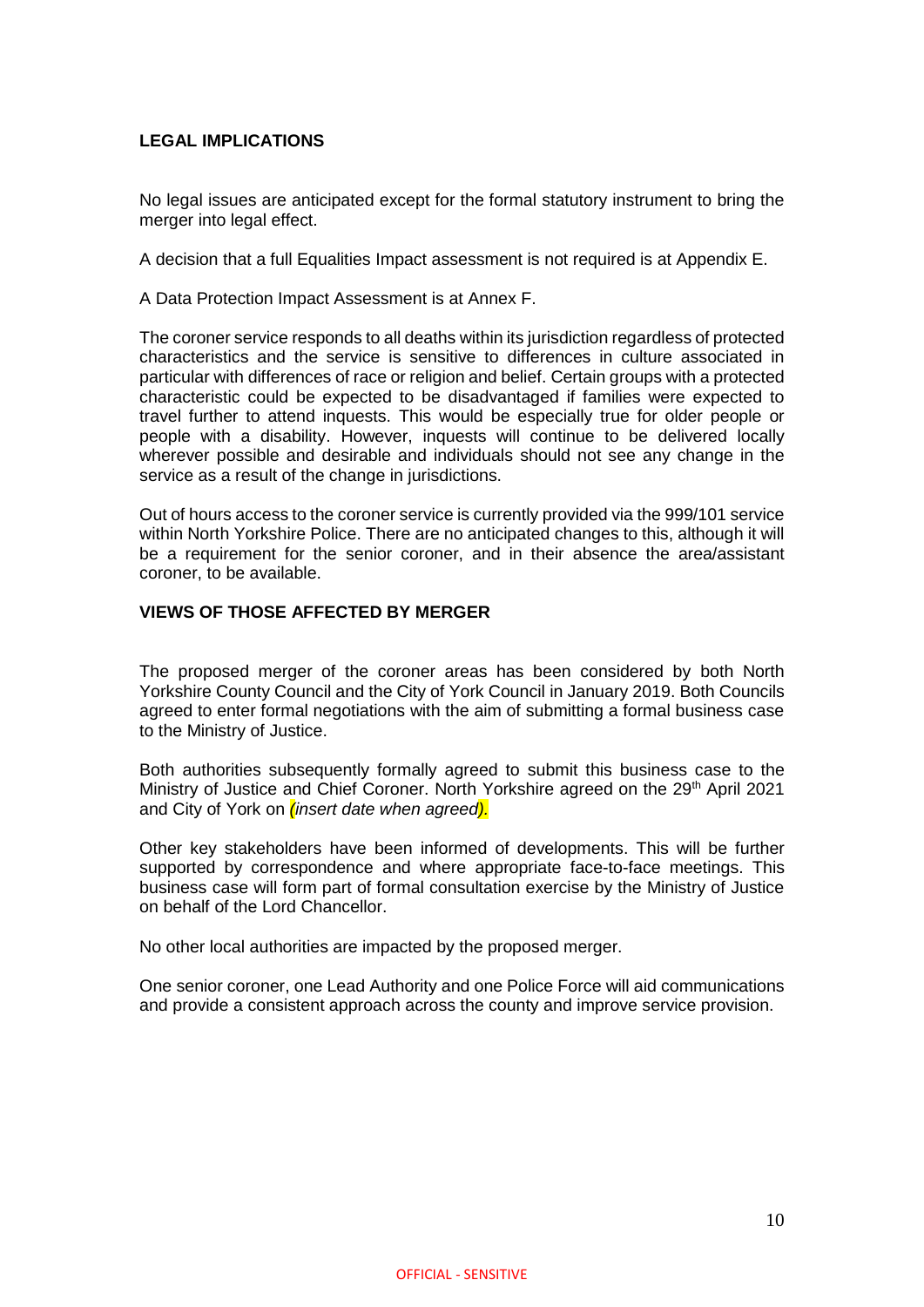# **RISKS AND MITIGATING ACTIONS**

| In summary the risks are (or were recognised as being) |  |  |
|--------------------------------------------------------|--|--|
|                                                        |  |  |

| <b>RISK</b>                                                                                                                                   | <b>MITIGATION</b>                                                                                                                                                                                     |
|-----------------------------------------------------------------------------------------------------------------------------------------------|-------------------------------------------------------------------------------------------------------------------------------------------------------------------------------------------------------|
| Failure to reach agreement between the<br>two authorities                                                                                     | Formal Service Level Agreement now prepared<br>and each party to obtain formal consent                                                                                                                |
| Health and wellbeing of coroners and staff<br>is not supported with a resulting impact to<br>morale which is underestimated                   | Transition of offices and staff completed. ICT<br>systems merged                                                                                                                                      |
| Imposing a new financial framework on<br>the coroner may jeopardise relationships<br>with the local authority and service<br>managers/leaders | Consultation and briefings to all concerned                                                                                                                                                           |
| The options considered may lead to a<br>dispute and/or judicial review of the<br>decision or process                                          | Proposed solution will be subject to formal<br>consultation by the Ministry of Justice. Formal<br>agreement in accordance with the constitution of<br>both NYCC and the City of York will be obtained |
| Standardised operations, administrative<br>and procedures<br>processes<br>are<br>not<br>realised                                              | Work on-going and nearing completion to<br>harmonise work procedures. Service Level<br>Agreement between authorities have been agreed                                                                 |
| Statutory Instrument not in place at time of<br>appointment of senior/area coroner                                                            | Interim arrangements have been agreed                                                                                                                                                                 |

## **ALTERNATIVE OPTION(S)**

A number of alternative options have been considered. These have included:

- 1) Merge the two North Yorkshire area areas but without a merger with the City of York;
- 2) The increased use of assistant coroners to reduce the hours worked by the appointed senior coroner (being mindful of the expected workload and the impact on their health and wellbeing);
- 3) The use of a legal executive to help manage the coroners' workload.

All of these options are less cost-effective and less beneficial than the one coroner area model.

Importantly the Chief Coroner has given clear guidance about his long-term aspiration to decrease the number of coroner areas, introduce standardised processes and support co-location, aspirations which are supported by the Ministry of Justice, in line with long-standing policy on merging coroner areas. The option of not merging with York is considered to be neither desirable nor feasible.